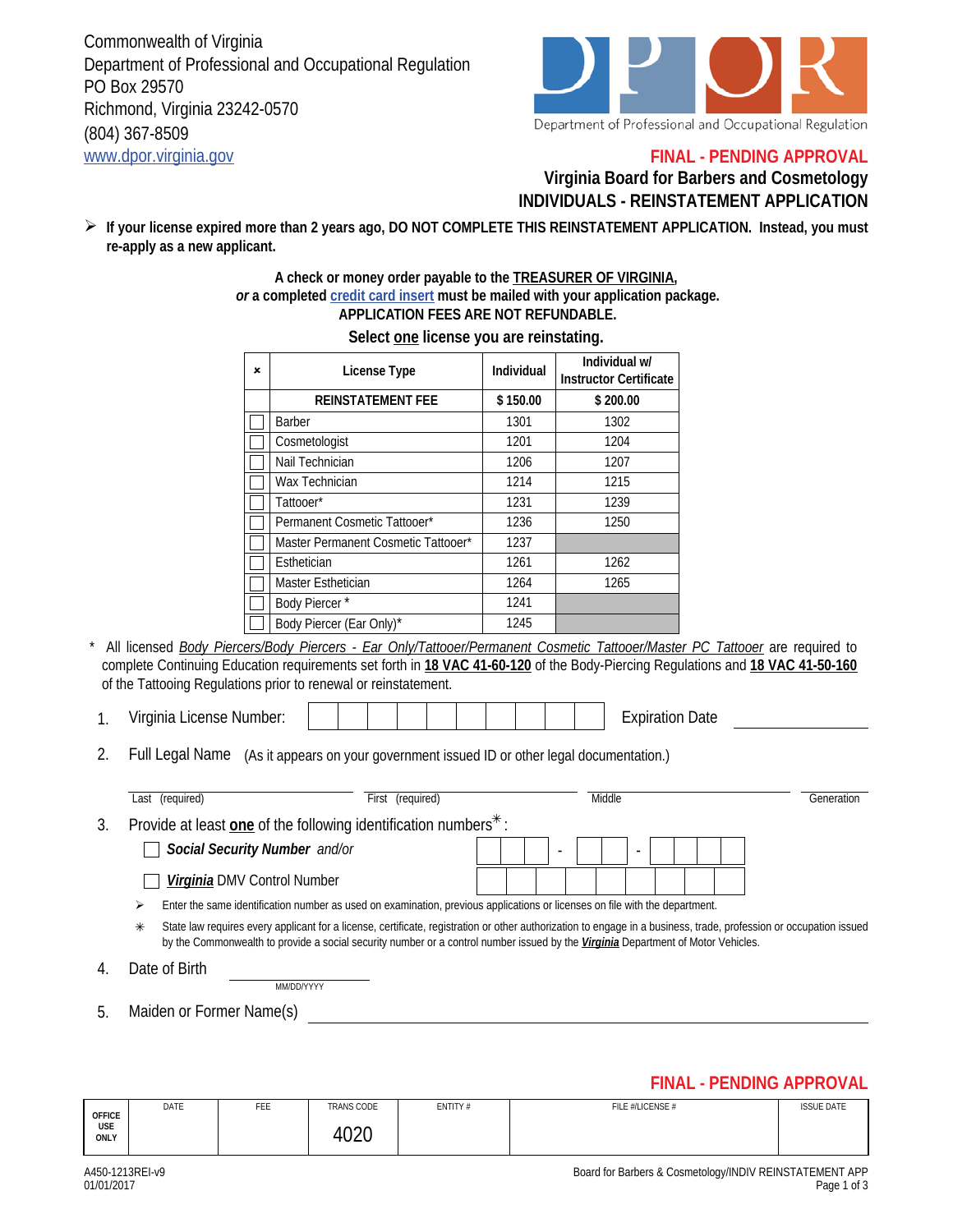## **FINAL - PENDING APPROVAL**

| 6.  | Mailing Address (PO Box accepted)<br>The mailing address will be<br>printed on the license.<br>Street Address (PO Box not accepted)<br>7.<br>PHYSICAL ADDRESS REQUIRED                                                                                                                                                                                                                                                      |                                            | City                                                                               |                                                                                                                                                                                                                                                                                                                                                                                                                            | State | Zip Code |  |
|-----|-----------------------------------------------------------------------------------------------------------------------------------------------------------------------------------------------------------------------------------------------------------------------------------------------------------------------------------------------------------------------------------------------------------------------------|--------------------------------------------|------------------------------------------------------------------------------------|----------------------------------------------------------------------------------------------------------------------------------------------------------------------------------------------------------------------------------------------------------------------------------------------------------------------------------------------------------------------------------------------------------------------------|-------|----------|--|
|     |                                                                                                                                                                                                                                                                                                                                                                                                                             |                                            | п<br>Check here if Street Address is the same as the Mailing Address listed above. |                                                                                                                                                                                                                                                                                                                                                                                                                            |       |          |  |
|     |                                                                                                                                                                                                                                                                                                                                                                                                                             |                                            | City                                                                               |                                                                                                                                                                                                                                                                                                                                                                                                                            | State | Zip Code |  |
| 8.  | <b>Contact Numbers</b>                                                                                                                                                                                                                                                                                                                                                                                                      |                                            |                                                                                    |                                                                                                                                                                                                                                                                                                                                                                                                                            |       |          |  |
|     |                                                                                                                                                                                                                                                                                                                                                                                                                             | Primary Telephone                          |                                                                                    | Alternate Telephone                                                                                                                                                                                                                                                                                                                                                                                                        |       | Fax      |  |
| 9.  | <b>Email Address</b>                                                                                                                                                                                                                                                                                                                                                                                                        |                                            |                                                                                    | Email address is considered a public record and will be disclosed upon request from a third party.                                                                                                                                                                                                                                                                                                                         |       |          |  |
| 10. | Tattooer, or Master Permanent Cosmetic tattooer license?<br>No<br>Yes                                                                                                                                                                                                                                                                                                                                                       | the tab section for "Education and Exams". |                                                                                    | Are you applying to reinstate a Body Piercer's, Body Piercer's Ear Only, Tattooing, Permanent Cosmetic<br>If yes, attach a certificate or official school transcript indicating successful completion of the health<br>educations requriements. All health education courses must be completed from a Board approved<br>Education provider listed on the Board's website (www.dpor.virginia.gov/Boards/BarberCosmo/) under |       |          |  |
| 11. | Have you ever been subject to a <i>disciplinary action</i> taken by any (including Virginia) local, state or national regulatory<br>body? This includes but is not limited to any monetary penalties, fines, suspensions, revocations, surrender of a<br>license in connection with a disciplinary action or voluntary termination of a license.<br>No<br>If yes, complete the Disciplinary Action Reporting Form.<br>Yes   |                                            |                                                                                    |                                                                                                                                                                                                                                                                                                                                                                                                                            |       |          |  |
| 12. | Have you ever been refused or <i>denied</i> a professional, occupational or business license, certification, or registration as<br>a practitioner or instructor in the fields of barbering, cosmetology, waxing, nail care, esthetics, body-piercing, or<br>tattooing by any (including Virginia) local, state or national regulatory body?<br>No<br>If yes, complete the <b>Denial of Licensure Reporting Form.</b><br>Yes |                                            |                                                                                    |                                                                                                                                                                                                                                                                                                                                                                                                                            |       |          |  |
| 13. | А.<br>conviction.<br>No<br>Yes                                                                                                                                                                                                                                                                                                                                                                                              |                                            |                                                                                    | Have you ever been convicted or found guilty, regardless of the manner of adjudication, in any jurisdiction of the<br>United States of any felony within the last 20 years? Any plea of nolo contendere shall be considered a<br>If yes, complete the Criminal Conviction Reporting Form.                                                                                                                                  |       |          |  |
|     | В.<br>No<br>Yes                                                                                                                                                                                                                                                                                                                                                                                                             |                                            |                                                                                    | Have you been convicted or found guilty, regardless of the manner of adjudication, in any jurisdiction of the<br>United States of any misdemeanor involving moral turpitude, sexual offense, drug distribution or physical<br>injury within the last two (2) years? Any plea of nolo contendere shall be considered a conviction.<br>If yes, complete the Criminal Conviction Reporting Form.                              |       |          |  |